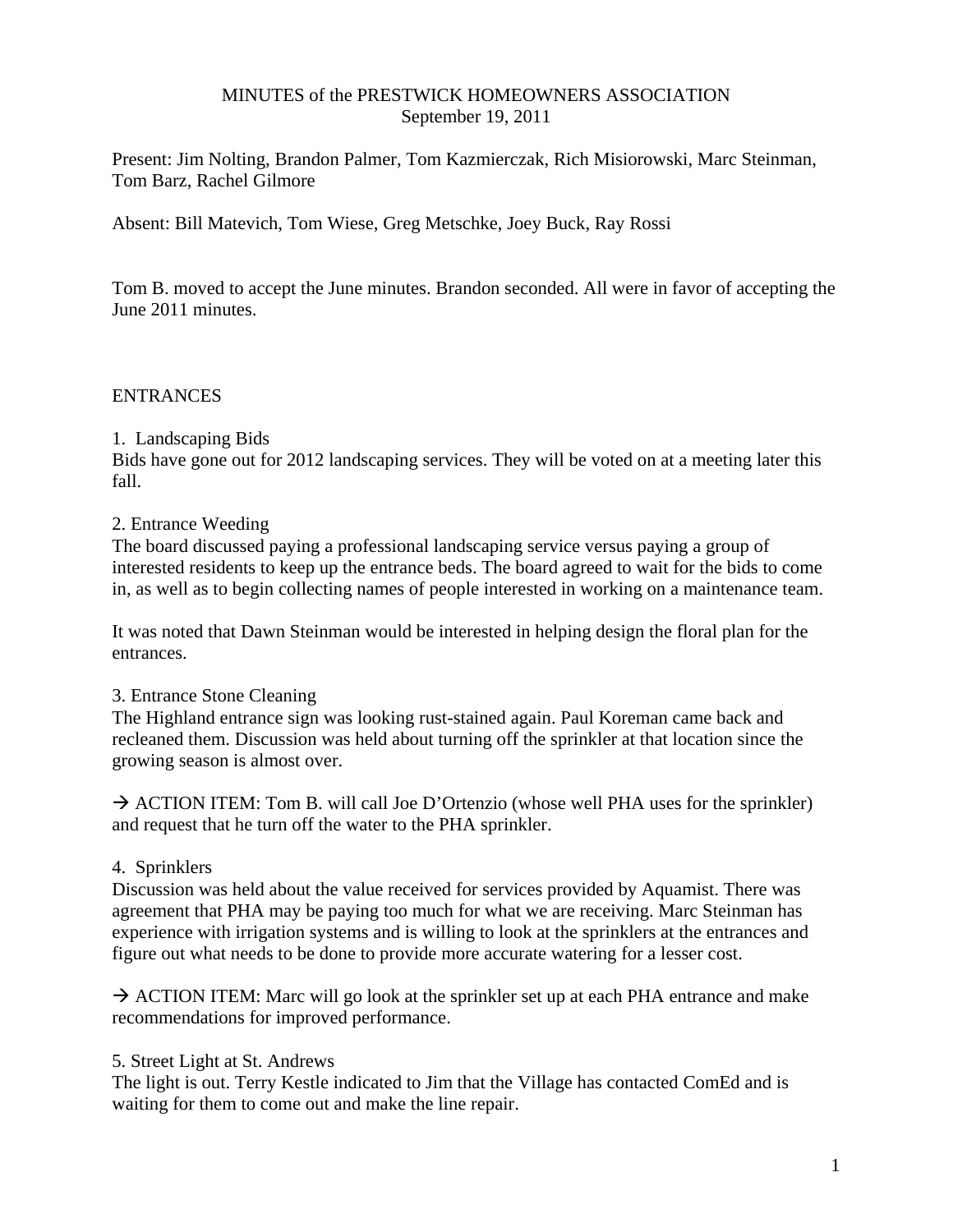6. Durham Street Sign

The street sign is hanging and appears to be a safety hazard.

 $\rightarrow$  ACTION ITEM: Jim will contact the Village and ask them to repair the sign.

## MEMBERSHIP

1. New Resident Welcomes Brandon and Tom reported that there have only been one or two move ins.

### 2. Renter Membership

Discussion was held on whether or not a renter can join the PHA or if the membership is held by the homeowner renting the property. The board agreed that, according to the current bylaws, any resident (renter or homeowner) can be a voting member of the association; however, the board wants to get the approval of absent members before publicizing this policy.

 $\rightarrow$  ACTION ITEM: Tom W., Bill M., Joey B. and Ray R. need to respond to Jim with their opinion.

### 3. Database

Rich noted that his revised database includes a summary breakdown by geographic areas within Prestwick.

 $\rightarrow$  ACTION ITEM: Rachel will send the board an updated summary report with the minutes.

### 4. Annual Meeting

The content and possible date for an annual meeting was discussed. Jim wants to have a document containing the PHA goals and objectives to distribute at the meeting. He will work on a draft and send to the board for comments. Rich also had done a draft agenda for a previous meeting, so Jim will take these topics under advisement. Another item for the agenda includes the issues addressed by Mr. Bickley at the June meeting (see June minutes).

The target date for the meeting is March 2012.

In regards to addressing concerns about speeding within Prestwick, the suggestion was made to invite the Frankfort police department to come to the annual meeting to speak about this issue.

### ARC

Tom B. reported that most requests are for roofs, decks and exterior maintenance. He did note that the Sayeeds are putting on an addition which includes a 3-car garage with glass doors. The doors can either be clear or opaqued. The PHA architect is continuing to review these plans.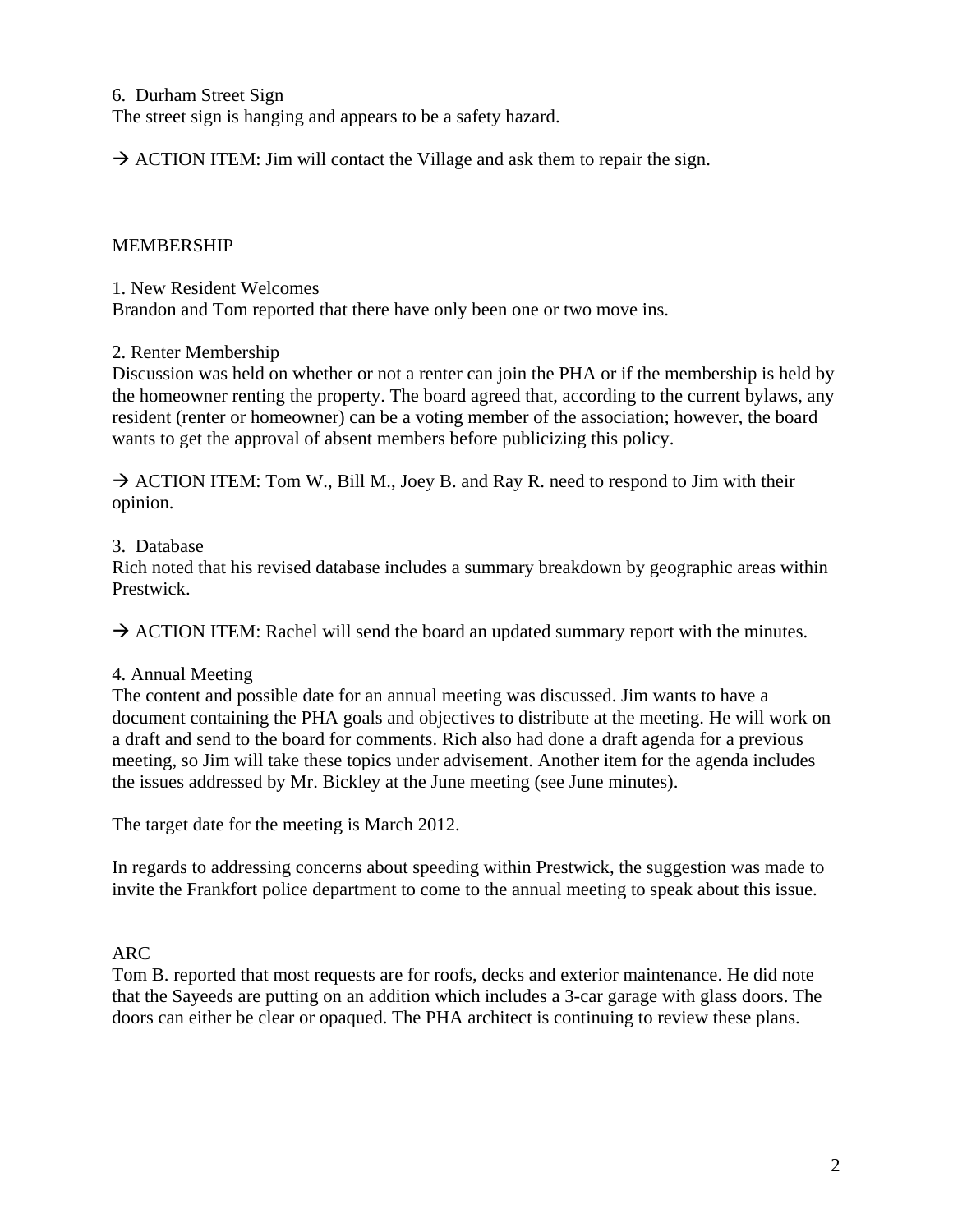# FINANCIAL 1. Treasurer's Report Tom K. reported that the following: As of 6/1/11, PHA received an additional \$117.90 in income (dues, plan review, interest), had approximately \$8,500 in expenses and has \$26,748.28 remaining in the treasury.

There will be 1 or 2 more landscaping bills to pay, a bill for Aquamist's closing of the sprinkler system, 1 or 2 more secretarial fee invoices and the State Farm D&O insurance premium due before the end of the year.

## **SOCIAL**

1. Fireworks Again, this event was a huge success, and the board recommends continuing to support it.

## 2. Balmoral Outing

Approximately 20 people attended this social event. People agreed that it was a great opportunity to socialize and meet neighbors but felt that a Friday or Saturday night might draw a bigger crowd if PHA opts to hold it again.

# **SECURITY**

Discussion was held about using game cameras (which photograph animal movement in the woods/fields) at all of the entrances. Consensus was that the resolution would be high enough and that for \$2000-\$3000, PHA could install these cameras at each entrance. They would emit an infrared light or a flash when capturing the vehicle/license plate. The board will continue to look at options for increasing security in Prestwick.

# WEB SITE

No report.

# GOVERNMENTAL

# 1. Code Violation Enforcement Committee

Marc recommended printing up a postcard which can be quickly filled out and mailed to a homeowner when there is an infraction. The postcard would be a "friendly reminder" asking people to help hold up the property values by complying with the covenants and deed restrictions.

Marc noted that Chris at the Village has been very responsive when he's called about violations.

# 2. Police and Code Enforcement Speakers

More discussion was held about inviting both representatives from the police department and code enforcement department to the annual meeting in March.

# 3. Prestwick Water Tower